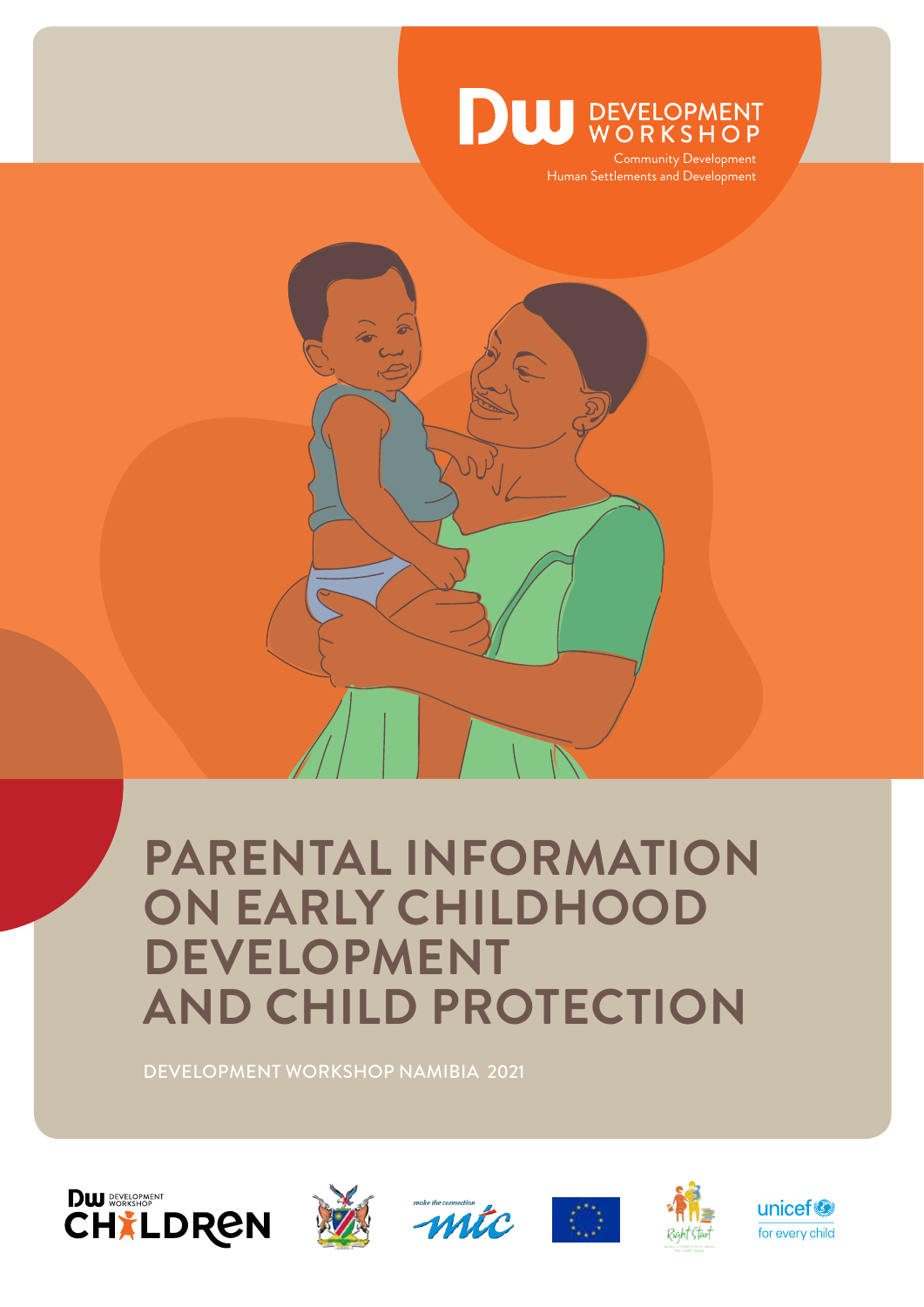The first five years of a child's life are fundamentally important. They are the foundation that shapes children's future health, happiness, growth, development and learning achievement at school, in the family and community, and in life in general. The love and care children get during their early years determine how they develop as they grow up and all parents and families want their children to receive quality education, become successful and responsible citizens.

This booklet is designed to provide parents/ guardians and caregivers with practical information to help them support and stimulate their children and ensure their children are ready to enter formal education and are equipped with the necessary skills to success in life.

### The information in this booklet were taken from the following documents and sources:

- *1. Facts of Life, 4th edition: UNICEF*
- *2. Basic Police Training (module 3) Child Protection -study manual: Namibian Police Force*
- *3. The Child Witness: A Training Manual: UNICEF and The Government of Namibia*
- 4. www.rightstart.com.na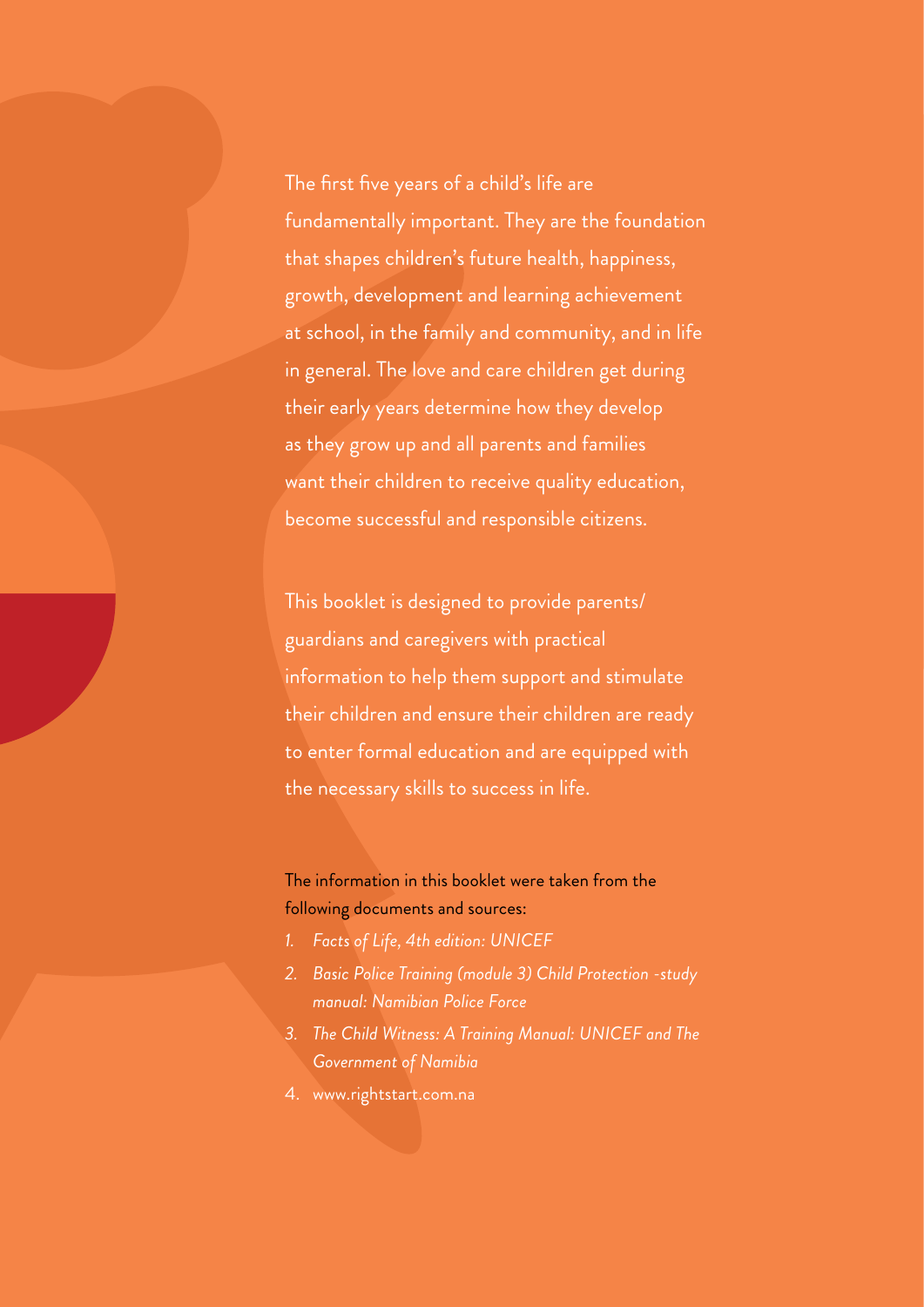

# **1. CHILD DEVELOPMENT**

#### WHAT IS CHILD DEVELOPMENT?

The learning processes children go through as they grow and become adults is called development. Skills are learnt and then combined to develop more complex tasks such as walking, talking and playing. Children learn more quickly during their early years than at any other time in life. They need love and nurturing to develop a sense of trust and security that turns into confidence as they grow. Babies and young children grow, learn and develop rapidly when they receive love and affection, attention, encouragement and mental stimulation, as well as nutritious meals and good health care.

#### CHILD DEVELOPMENT AND EARLY LEARNING

The early years, especially the first three years of life, are very important for building the baby's brain.

Everything she or he sees, touches, tastes, smells or hears helps to shape the brain for thinking, feeling, moving and learning.

Babies learn rapidly from the moment of birth. They grow and learn best when responsive and caring parents and other caregivers give them affection, attention and stimulation in addition to good nutrition, proper health care and protection.

Encouraging children to play and explore helps them learn and develop socially, emotionally, physically and intellectually. This helps children get ready for school. Children learn how to behave (socially and emotionally) by imitating the behaviour of those closest to them.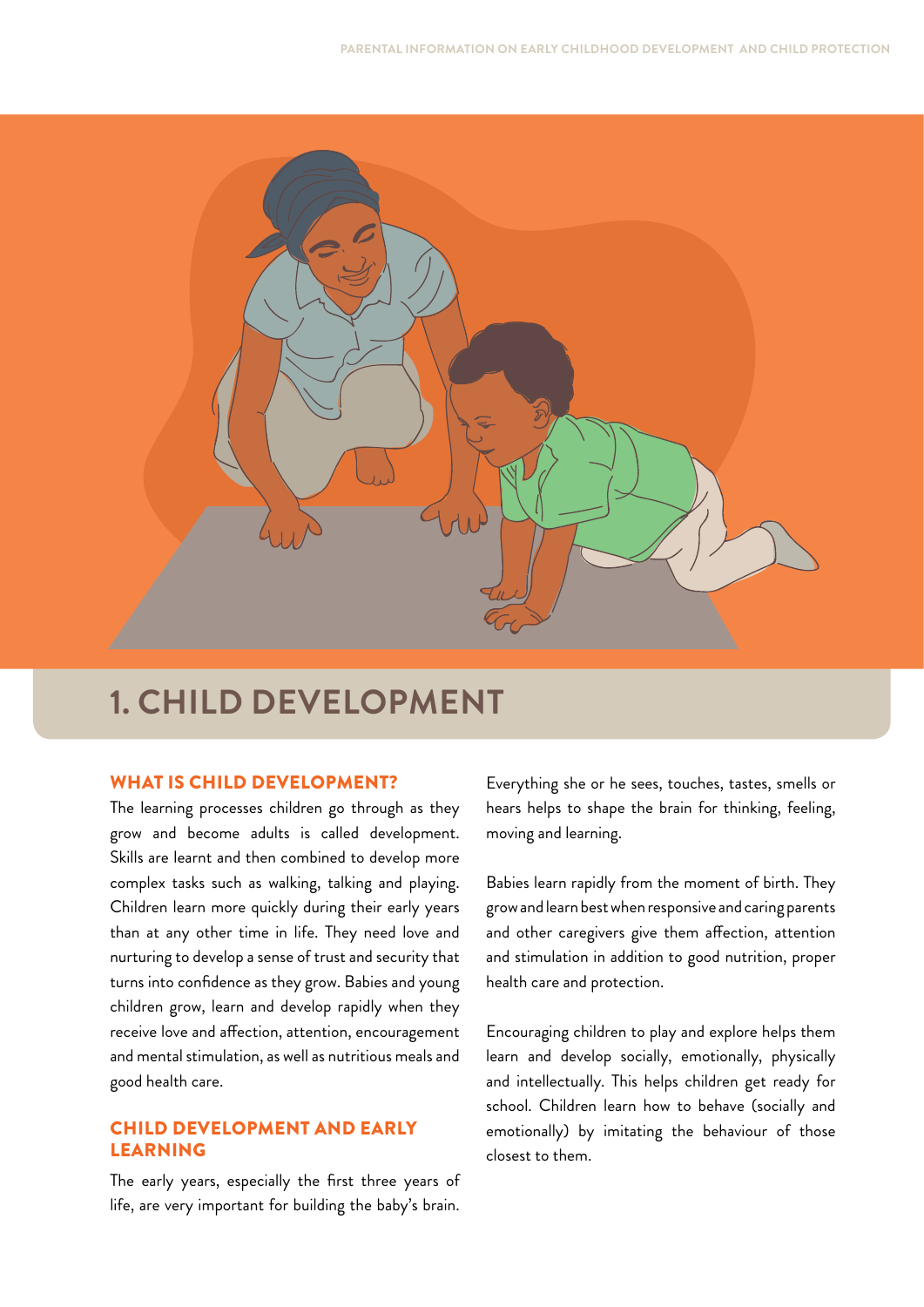Entering ECD centres (kindergarten) and preprimary school on time is critical to ensure the continuity of a child's development. Support from parents, other caregivers, teachers and the community is very important.

All children grow and develop in similar patterns, but each child develops at her or his own pace. Every child has her or his own interests, temperament, style of social interaction and approach to learning.

#### MAIN AREAS OF DEVELOPMENT:

- gross motor skills (large muscles) for example crawling, jumping or running
- fine motor skills (small muscles) such as writing and drawing
- speech (language) and communication
- cognitive or / and intellectual, such as: recognizing familiar objects, domestic animals… etc / - Sorting objects according to colour, size, shape. etc
- social and emotional skills, such as: playing with other children and be able to share toys or objects, wait patiently, take turns, express her/his emotions

#### HOW YOU CAN SUPPORT YOUR CHILD'S DEVELOPMENT:

Here are some ideas of what you can do at home to support your child.

| 0 - 6 MONTHS                                                                                                                                                                                                                                                                                                                                                                                                                                                                                                                                                                                                                                                                                                                 | <b>6-12 MONTHS</b>                                                                                                                                                                                                                                                                                                                                                                                                                                                                                                                                                                                                                                                                           |
|------------------------------------------------------------------------------------------------------------------------------------------------------------------------------------------------------------------------------------------------------------------------------------------------------------------------------------------------------------------------------------------------------------------------------------------------------------------------------------------------------------------------------------------------------------------------------------------------------------------------------------------------------------------------------------------------------------------------------|----------------------------------------------------------------------------------------------------------------------------------------------------------------------------------------------------------------------------------------------------------------------------------------------------------------------------------------------------------------------------------------------------------------------------------------------------------------------------------------------------------------------------------------------------------------------------------------------------------------------------------------------------------------------------------------------|
| make skin-to-skin contact and breastfeed within<br>$\bullet$<br>one hour of birth<br>support the baby's head when you hold the baby<br>upright<br>massage and cuddle the baby often<br>$\bullet$<br>always handle the baby gently, even when you are<br>$\bullet$<br>tired or upset<br>breastfeed frequently and on demand<br>$\bullet$<br>always safely dispose of the baby's faeces and<br>$\bullet$<br>wash hands with soap and water after changing<br>the baby's diaper<br>talk, read and sing to the child as much as possible<br>$\bullet$<br>give consistent love and affection<br>$\bullet$<br>visit a trained health worker with the infant during<br>$\bullet$<br>the first week and again six weeks after birth. | Advice for parents and other caregivers:<br>lay the baby on a clean, flat, safe surface so she or<br>he can move freely and reach for objects<br>continue to hold and cuddle the baby every day,<br>giving consistent love and affection<br>prop or hold the baby in a secure position so she or<br>$\bullet$<br>he can see what is happening nearby<br>continue to breastfeed on demand day and night,<br>$\bullet$<br>and start adding other foods (two to three meals a<br>day starting at 6 months; three to four meals a day<br>from 9 months)<br>talk, read or sing to the child as often as possible,<br>$\bullet$<br>not only when she or he is hungry or getting ready<br>to sleep. |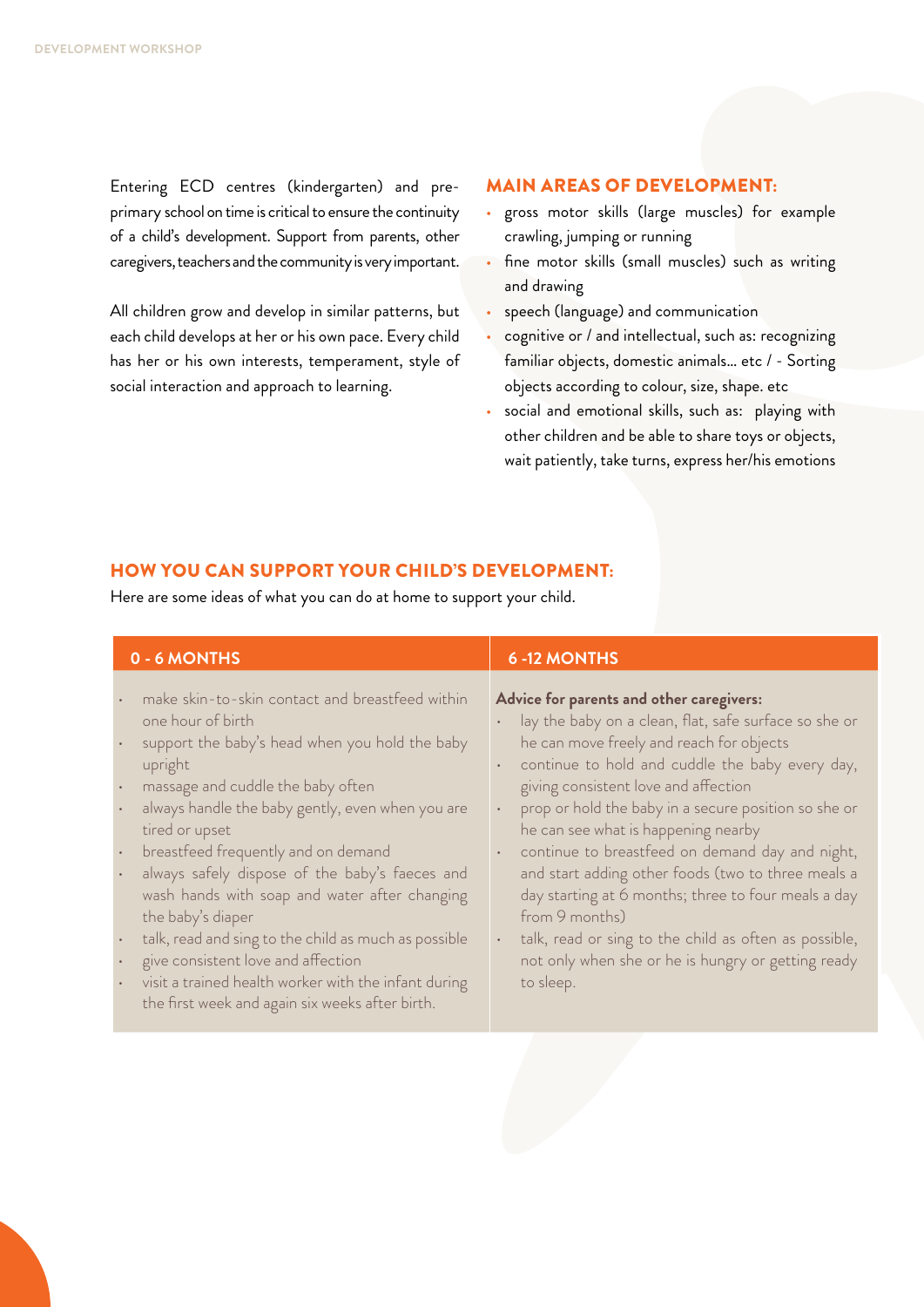#### **12 -24 MONTHS 2 -3 YEARS**

- point to objects and name them; play with, talk, sing and read to the child frequently
- use mealtimes and other family activities to encourage interaction with all family members
- give consistent affection and be responsive both when the child is happy and when upset
- if the child is developing slowly or has a physical disability, focus on the child's abilities and give extra stimulation and interaction
- do not leave a child in one position for many hours
- make the area as safe as possible to prevent accidents, and keep dangerous objects, such as sharp objects, plastic bags and small items a child can choke on, out of the child's reach
- continue to breastfeed and ensure that the child has enough food and a variety of family foods
- help the child experiment with spoon and cup feeding
- make sure the child's immunizations are up to date and that she or he receives all recommended doses of nutrient supplements
- keep the child's hands clean and begin teaching the child to wash them with soap.

- read and look at books with the child and talk about the pictures
- tell the child stories and teach rhymes and songs
- give the child her or his own bowl or plate of food • continue to encourage the child to eat, giving the child as much time as she or he needs
- help the child learn to dress, use the toilet or latrine and wash her or his hands with soap and water after using the toilet and before touching food and eating
- listen to and answer all the child's questions and encourage creative play
- give the child simple tasks, such as putting toys back in their place, packing up her / his clothes to build responsibility
- avoid allowing your child watching videos on your phone, limit television watching TV and ensure that the child does not watch movies/films that are violent
- acknowledge and encourage positive behaviour and set clear limits. Rules and consequences must be understandable and make sense
- provide consistent love and affection every day
- enrol your child in a ECD centre (kindergarten)

- read to and sing or play games with the child
- teach the child to avoid dangerous objects
- talk to the child normally  $-$  do not use baby talk
- continue to breastfeed and ensure the child has enough food and a variety of family foods
- make sure the child is fully immunized
- encourage, but do not force, the child to eat
- provide simple rules and set reasonable expectations
- praise the child's achievements and when she /he does something good, provide reassurance when the child is afraid and continue to give consistent affection every day.

#### **3-4 YEARS 5-6 YEARS**

- listen to the child
- interact frequently with the child
- read, tell stories and sing songs together
- encourage the child (both girls and boys) to play and explore
- listen to and answer all the child's questions, have conversations (with both girls and boys)
- encourage creative play, building and drawing
- avoid allowing your child watching videos on your phone, limit television watching TV and ensure that the child does not watch movies/films that are violent
- acknowledge and encourage positive behaviour and set clear and consistent limits
- provide consistent love and affection every day
- enrol your child for Pre-Primary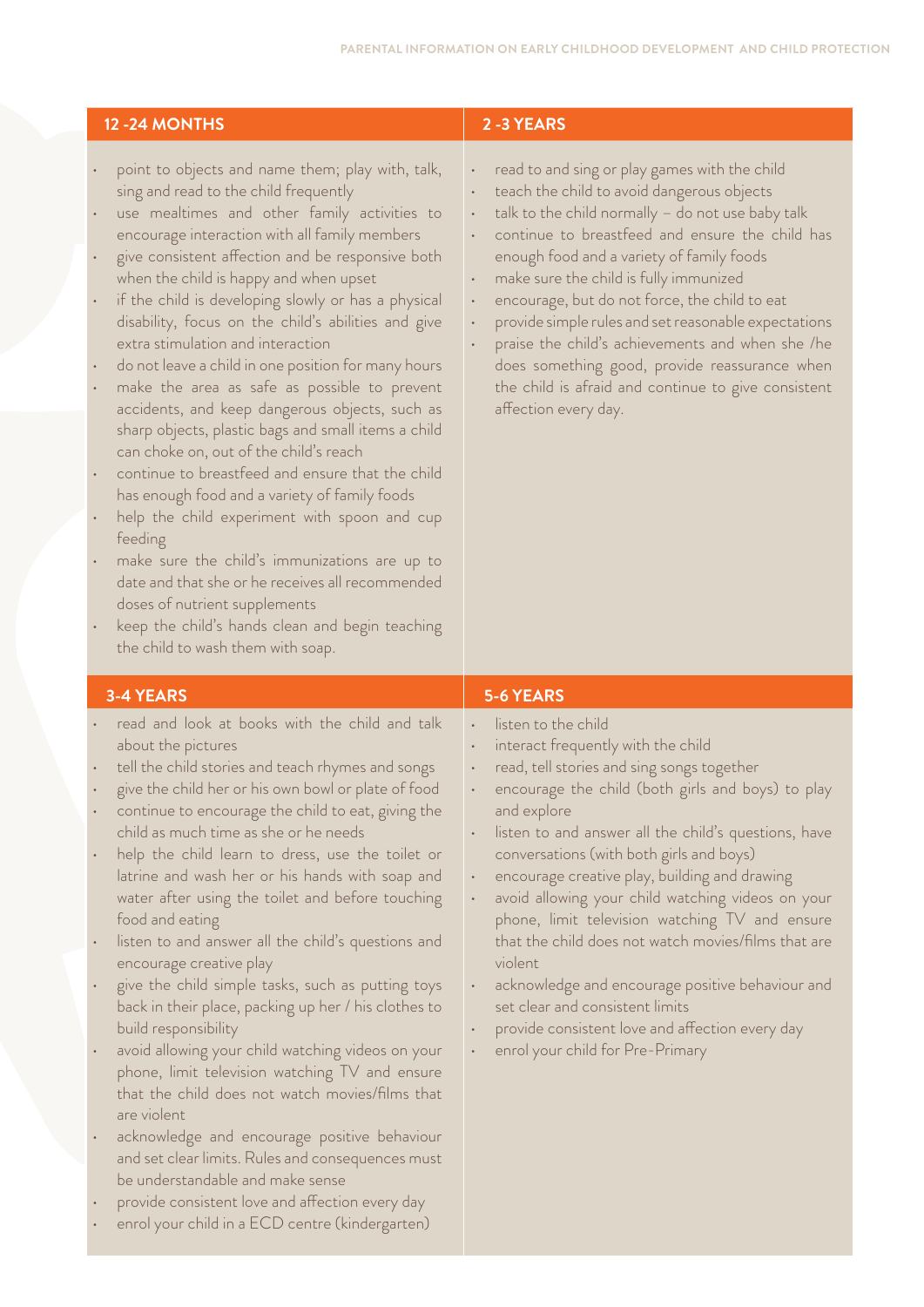#### **Other things you can do, to support your child:**

- Apply for a birth certificate for your child
- Enrol your child / children in ECD centres (kindergarten) at an early age
- Assist and participate in the events at the ECD centre (kindergarten)
- Get to know the teachers / educarers of your child /children
- Discuss homework and offer your support
- Take an interest in what your children are doing and discuss it with them

#### EARLY IDENTIFICATION OF DEVELOPMENTAL DELAYS AND / OR **DISABILITY**

By observing how young children respond to touch, sound and sight, parents can identify signs of possible developmental problems or disabilities. If a young child is developing slowly, parents and other caregivers can help by spending extra time with the child, playing and talking with the child, and massaging the child's body.

If the child does not respond to attention and stimulation, parents and other caregivers need to seek help from a trained health worker.

Taking early action is very important in helping children who have developmental delays and disabilities to reach their full potential. Parents / guardians and caregivers need to encourage the greatest possible development of the child's abilities.

A girl or boy with a disability needs lots of love and extra protection. She or he needs all the same attention, care and support every other child needs; for example: birth registration, breastfeeding, immunizations, nutritious food, and protection from abuse and violence. Like all children, children with disabilities should be encouraged to play and interact with other children. Children with disabilities/delays also have the right to go to school.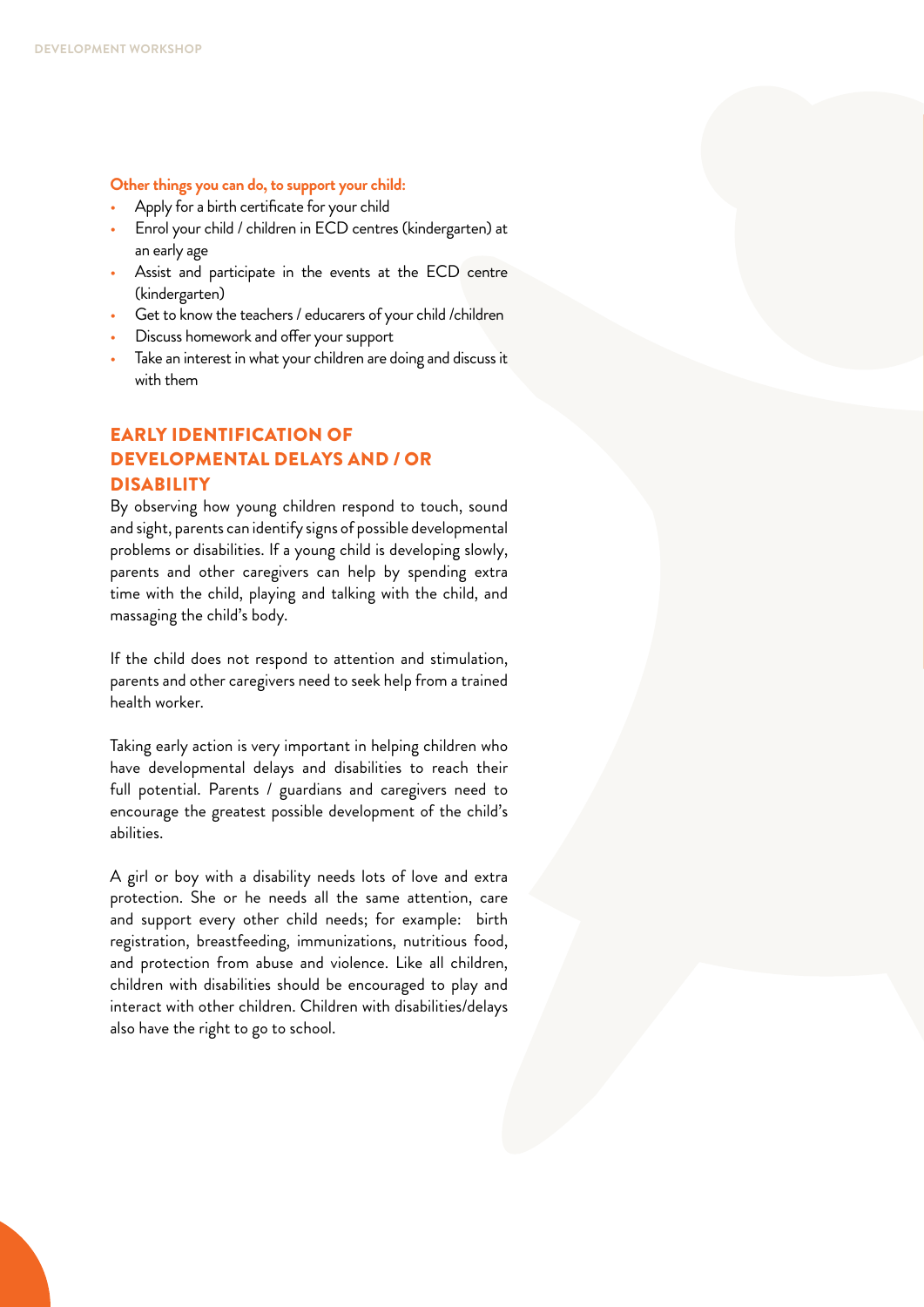

# **2. RESPONSIVE PARENTING AND CAREGIVING**

#### AFFECTION AND PROTECTION

- Showing love and affection is important for children's emotional development. This helps them to develop strong friendships and healthy relationships later in life.
- Hug your children, tell them you love them and praise them when they do well.
- Violence and physical punishment can stunt a child's brain development and lead to children becoming violent.
- Any suspected abuse or neglect of child abuse should be reported to the police or a social worker.

#### FATHERS INVOLVEMENT

- Both parents should be involved in the development of the child.
- Children who's fathers are actively involved in their lives are more likely to be happy, healthy and successful.
- Even when parents are not in a relationship, both parents should be actively involved with the children. Paying maintenance money is important, but fathers should also spend time with their children and develop an emotional bond with them.
- Step-parents should treat all children in their household equally.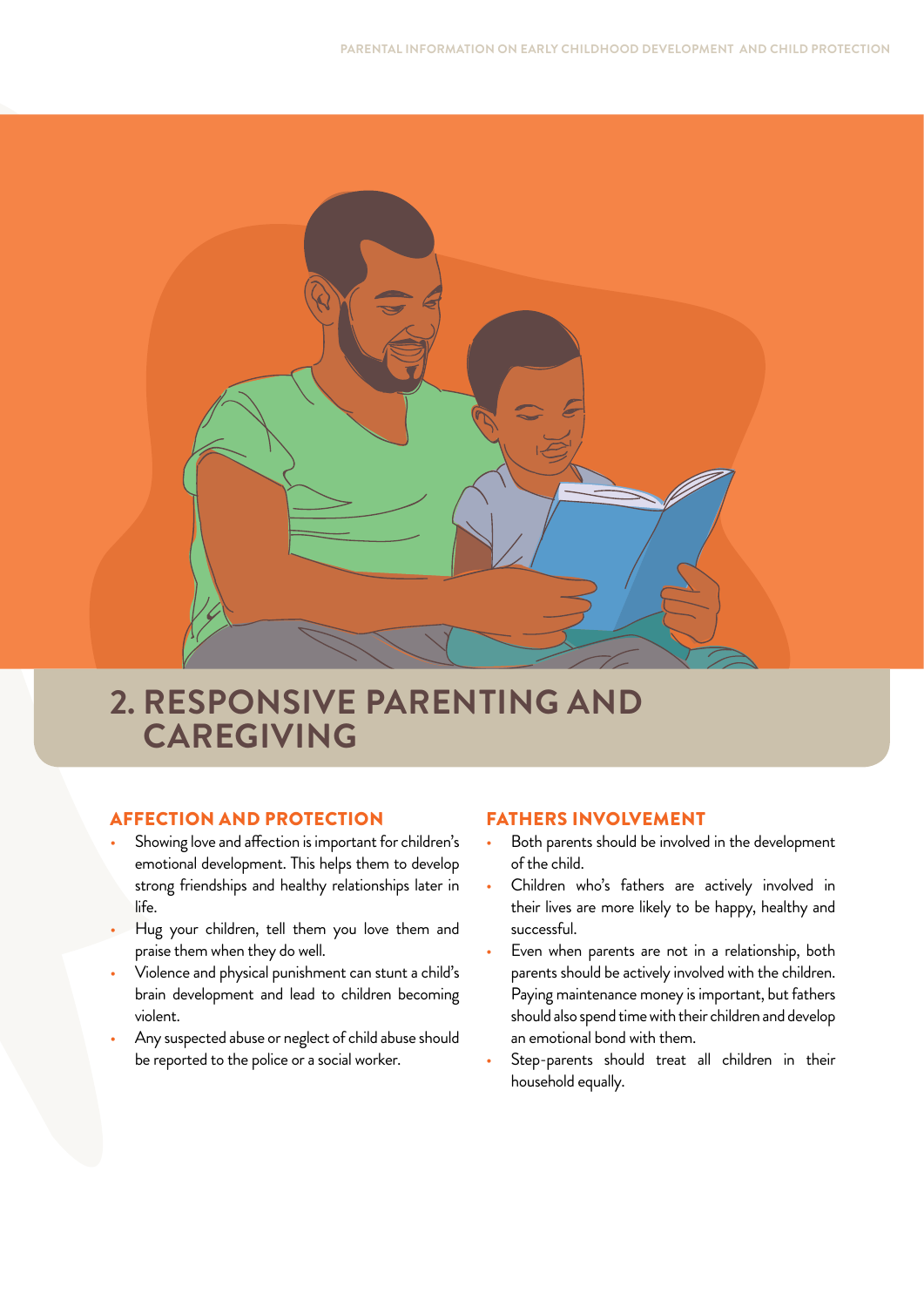#### POSITIVE DISCIPLINE

#### What is positive discipline?

Positive discipline is a very effective way of teaching and guiding children by letting them know what behaviour is good or bad in a way that is safe and kind. Young children can experience excessive stress if they are physically or emotionally punished, are exposed to violence, are neglected or abused, or live-in families with mental illness, such as depression or drug / alcohol abuse. These stresses interfere with the developing brain and can lead to cognitive, social and emotional delays and behaviour problems in childhood and later in life.

Children who are physically or mentally punished in anger are more likely to become violent themselves. Positive and effective ways to address children's behaviour can include: • providing a child with clear explanations about what to do and what not to do; • responding consistently to certain behaviours; • praising good behaviour.

#### **More guidelines for applying positive discipline:**

- Redirection: if the child is playing with something dangerous, do not just grab it from her or him, offer the child something else and explain why the other thing is not appropriate to play with.
- Be a good role model: Your child will learn from your behavior, and she or he will start acting with kindness in return.
- Be consistent: Stick to your guidelines without backing down. Rules helps children to know what is expected from them.
- Be calm and brief: Short and sweet comments work just as effectively.
- Be quick: Discipline your child as soon as possible, even if you're in public, so the reason for discipline is clear.
- Be realistic. For example; do not expect a 4-year-old to sit quietly for an hour while you are busy talking to the visitors.
- Catch your child being good. "Your child craves your attention. Show your child love and tell her or him how good and proud you are.
- Remind your child that you love them. Remember that even though your child may behave badly, the child himself isn't bad. Follow your discipline with hugs and sweet words such as I love you.

#### SAFE AND CLEAN ENVIRONMENTS

Children are very susceptible to illness and injury, so spaces for children should be kept safe and clean (this includes homes, ECD Centers, play areas, outdoor spaces).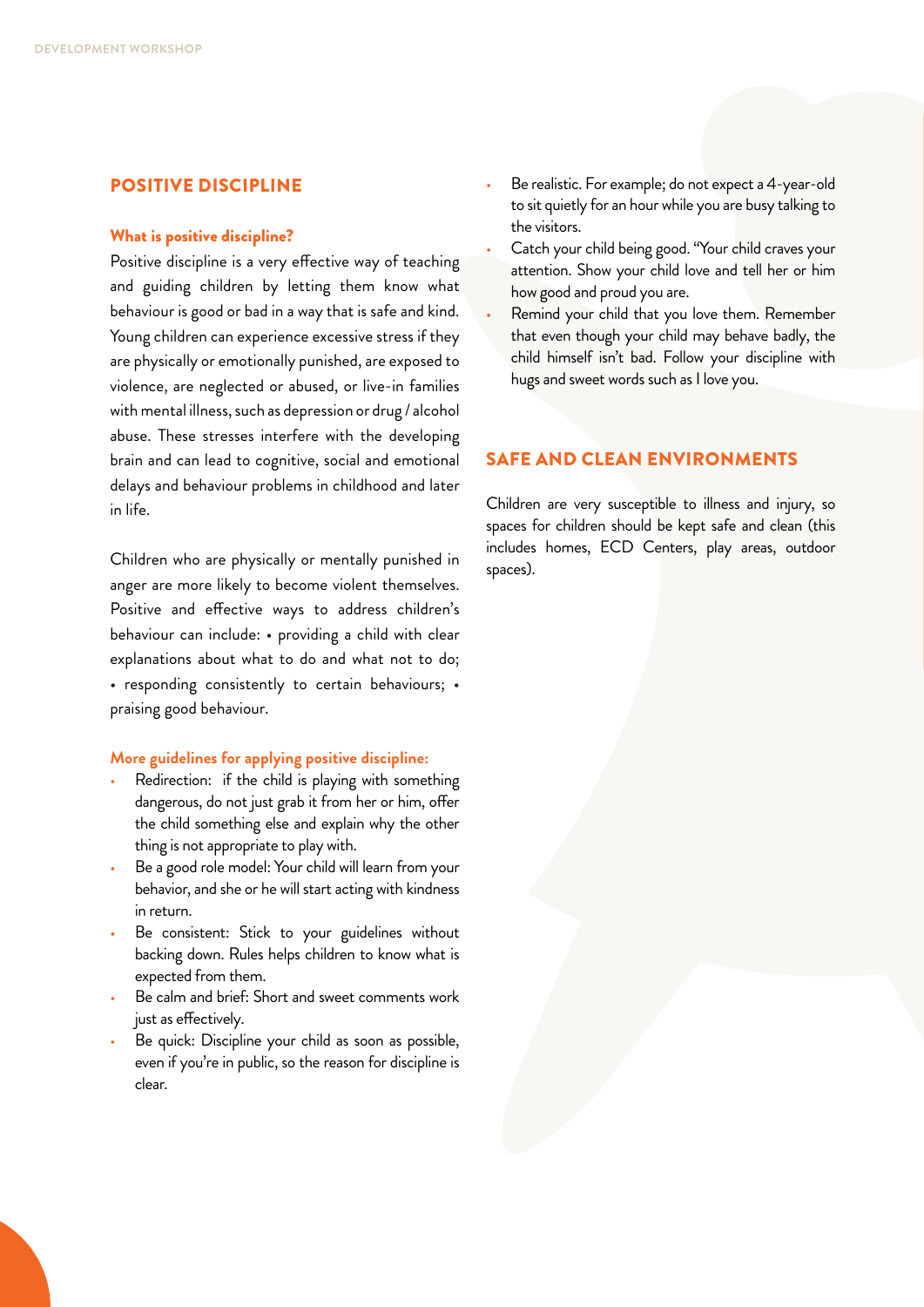

# **3. CHILD PROTECTION**

#### WHAT IS CHILD ABUSE?

Child abuse or maltreatment is all forms of physical and /or emotional ill-treatment, sexual abuse, neglect or negligent treatment or exploitation which harms the child's health, survival, body, development or dignity in the context of a relationship of responsibility, trust or power, or has the potential to cause such harm.

Child abuse can be defined as the act or failure to act on the part of a parent or care-giver which results in death, serious physical or emotional harm, sexual abuse or exploitation or which comprises an act or failure to act which poses an imminent risk/real threat of harm.

#### TYPES OF CHILD ABUSE:

- **Physical abuse** beating the child, bashing the child, kicking the child, burning the child with a hot object, shaking, pushing or throwing the child, choking a child or cutting off the child's air, breaking the child's limbs or ribs or dislocating a child's shoulder, pinching or biting a child;
- **Emotional or psychological abuse** continuing criticism, habitual blaming, bullying, harassing, ridiculing, frightening or rejecting a child, verbal behaviour that terrorises, intimidates or humiliates the child; treating children in the same family unequally;
- **• Neglect failing deliberately** (not through poverty) to provide for children's physical medical emotional, material and safety needs; failure to provide for children's intellectual and growth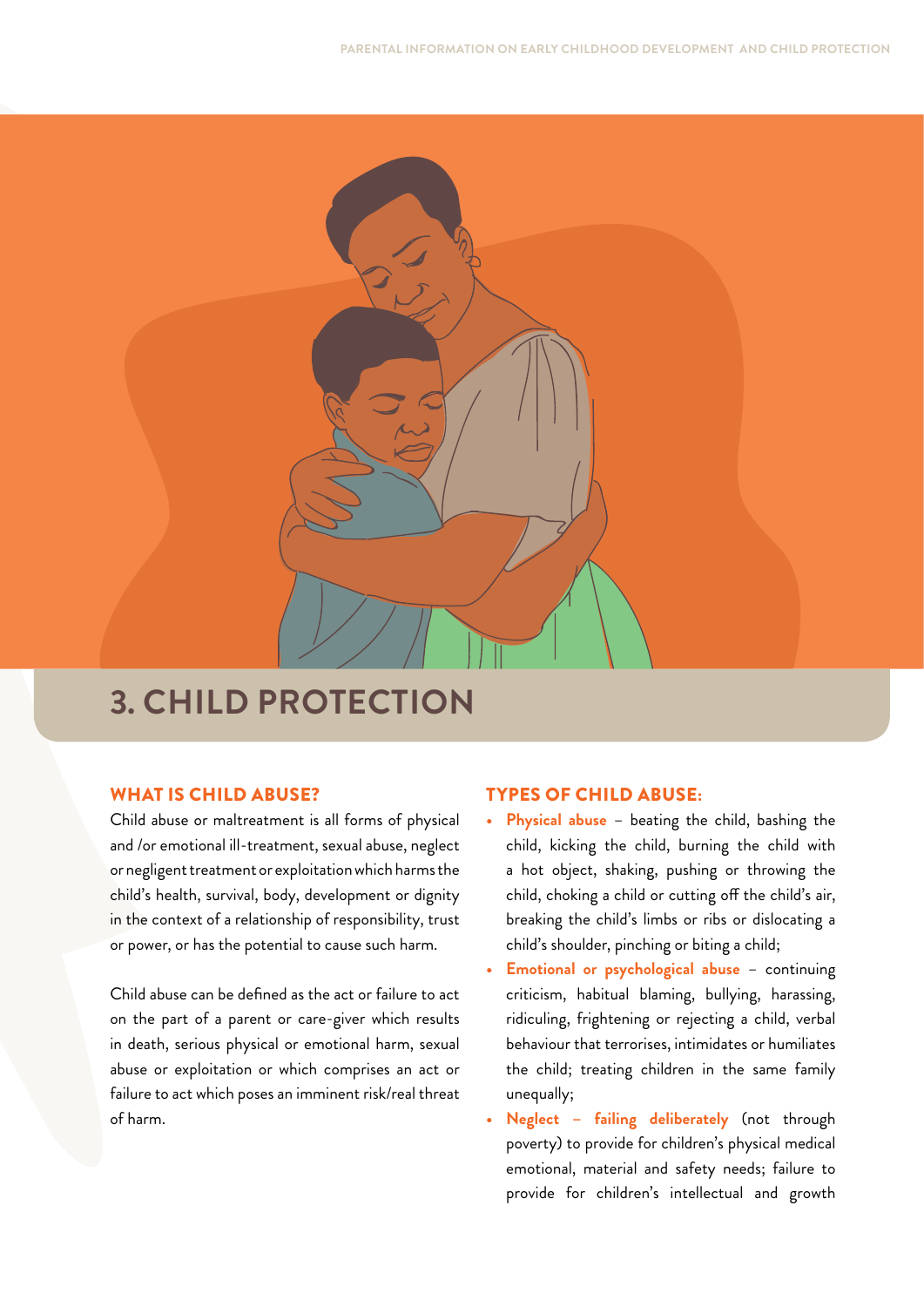needs, inadequate supervision and guidance, failure to ensure children are not exposed to potential hazards (eg poisonous materials, live electrical points, water pools in which they could drown, not allowing or sending the child to school).

**• Sexual abuse** – actual or likely exploitation of the child or teenager by an older person with a sexual aim, using bribes, threats, or force to persuade a child to participate in sexual activities; these can include 'showing', touching, watching as well as physical activities with a sexual element.

#### **Abusing children has the following consequences on their emotional and behaviour:**

#### **Emotional:**

- Low self esteem
- Depression and anxiety
- Relationship difficulties
- Aggressive behaviour/anger
- Alienation and withdrawal
- Personality disorders
- Clinginess and flashbacks nightmares

#### **Behaviour:**

- Problems at school
- Dropping out of school and suicide
- Risky sexual behaviour
- Criminal or anti-social behaviour
- Eating disorders
- Alcohol and drug abuse

#### 4. SAFETY AND SECURITY

#### **ii. Alcohol and Substance Abuse**

- Alcohol and substance abuse in homes increases the risk of children being mistreated and can severely impact child development.
- Do not drink or use substances while pregnant or breastfeeding.
- Do not expose children to drugs or alcohol, or to adults under the influence of substances.
- Protect children from alcohol within communities and keep them away from shebeens.

#### **iii. Violence**

- Keep children protected from violence and shield them from violence by providing love and care.
- Speak to your child about the risks of child abuse. "Talk with your child about her/his body, which body parts are private and that no one is allowed to touch her/him. How to react, to say "NO" and "STOP". Encourage them to tell you about anything that makes them uncomfortable.
- Remember its very rare for children to lie about abuse and in most instances, child abuse is committed by someone known to the child (family member. teacher, principal, community members, friends, neighbours).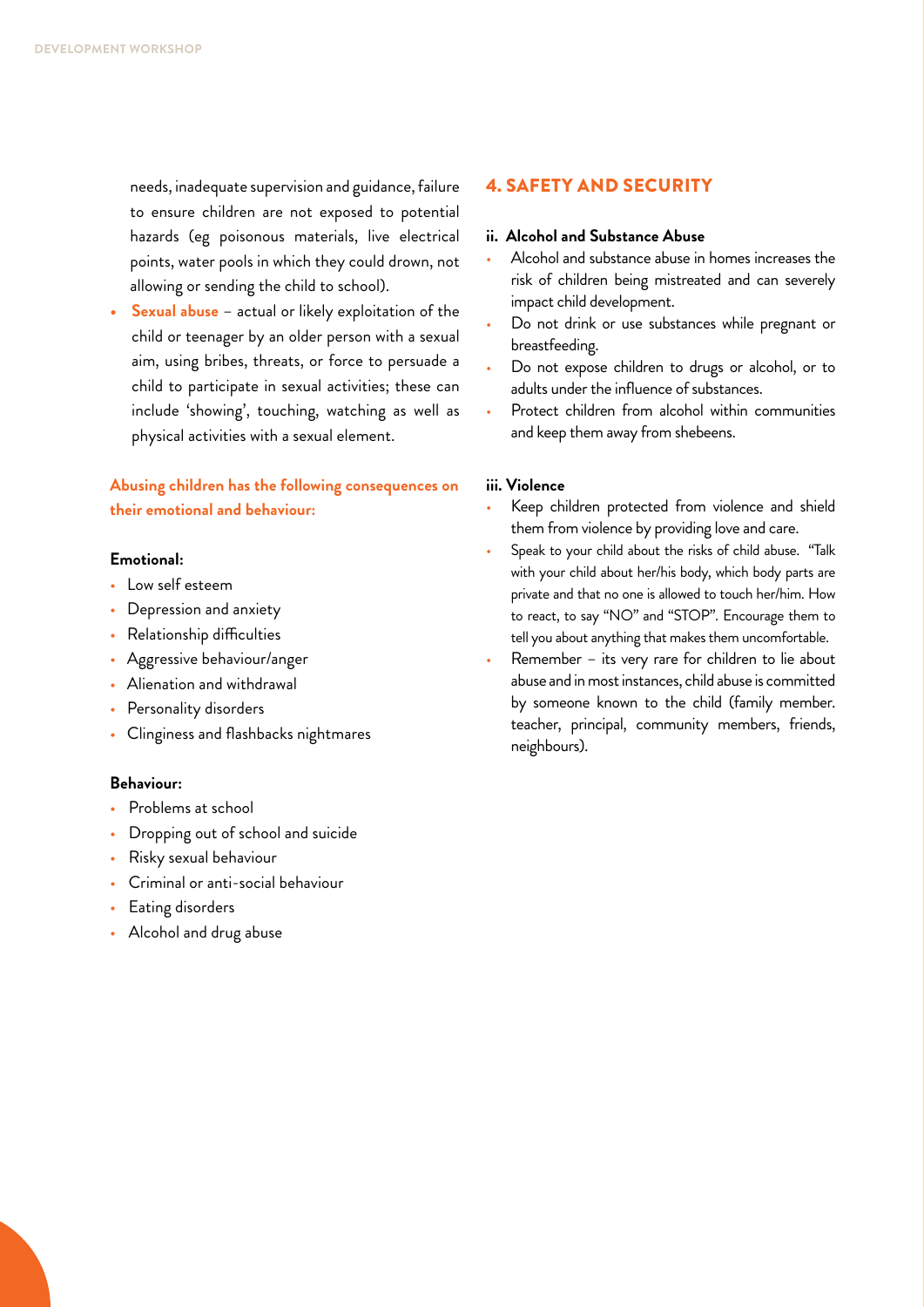## WHERE TO GET HELP:

Child abuse is a crime. Help protect children in your community and report incidents of child abuse to any of the following numbers:

#### *Windhoek*

#### LIFELINE/CHILDLINE

Counselling, parenting advise and referral service Call Toll-free counselling service number: 116 Call Toll-free Gender Based Violence Support number: 106

In person counselling 45 Simon Shixungileni Street, Windhoek Tel: 061 226889, www.lifelinechildline.org.na/counselling.

#### REGAIN TRUST

Counselling and violence support Call social worker 081703 3202/ 0815584004

### LEGAL ASSISTANCE

Legal/Family/Maintenance support and Information www.lac.org.na Call: 061 223356 Visit office: 4 Marien Ngouabi Street Windhoek, Namibia